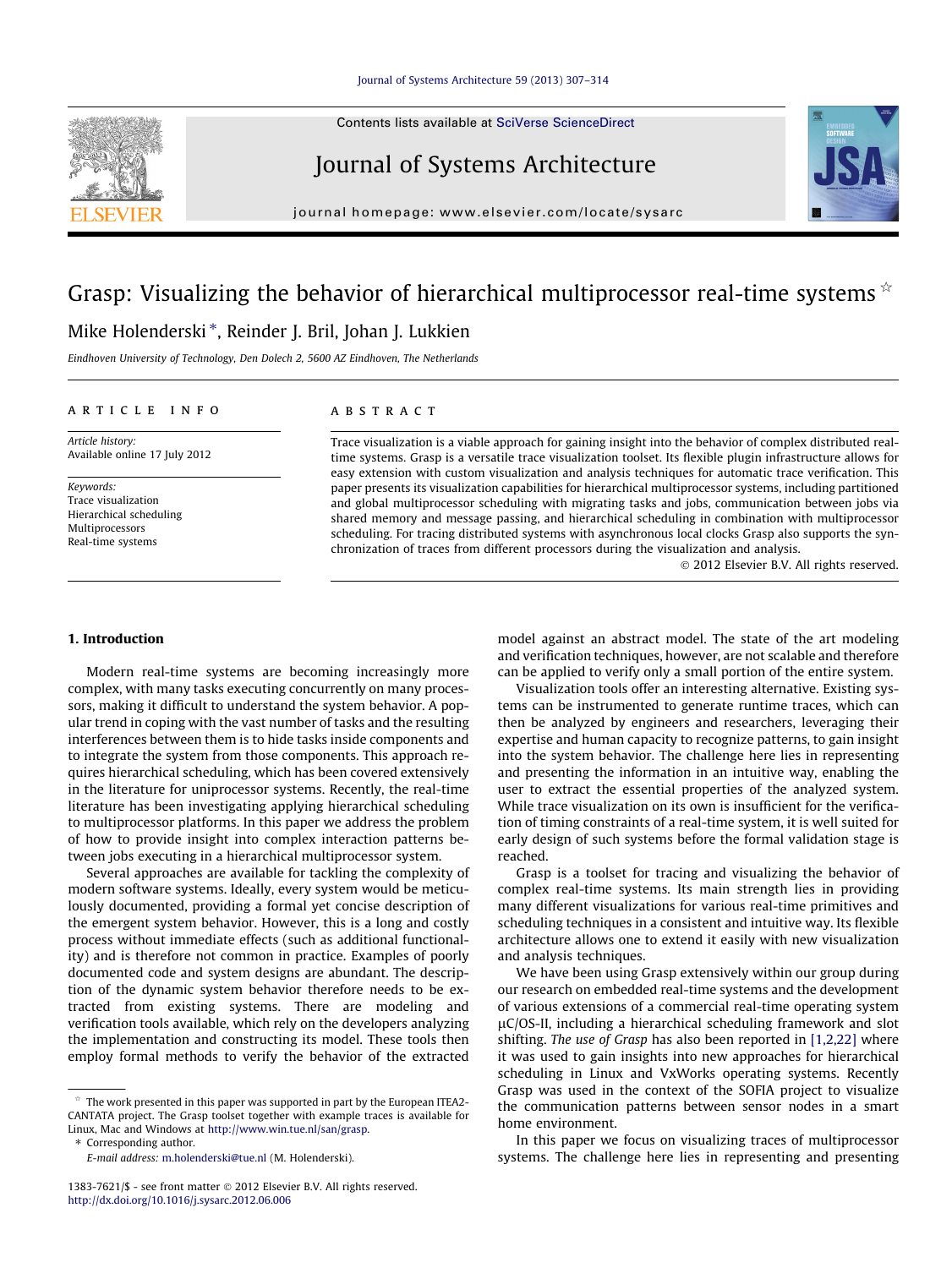the execution and communication between jobs running on different processors in an intuitive and compact way. Moreover, if the timestamps of events occurring on a processor are recorded in its local time, special care must be taken to synchronize the individual traces. While some custom-built clusters such as IBM Blue Gene offer sufficiently accurate global clocks, most distributed systems can only rely on local clocks [\[3\]](#page--1-0). If the local clocks drift too far apart it may lead to inaccuracies or even errors during the trace analysis or visualization, as the causality between events may appear to be broken (e.g. messages arriving before they were sent).

#### 1.1. Contributions

In this paper we build on top of our previous work presented in [\[12\]](#page--1-0). We focus on visualizing the timing of job execution and communication in the context of multiprocessor systems. In particular, we demonstrate Grasp's ability to visualize

- partitioned and global multiprocessor scheduling,
- migrating tasks and jobs,
- communication between jobs via shared memory and message passing,
- hierarchical scheduling in combination with multiprocessor scheduling.

We also describe Grasp's interface for synchronizing timestamps in traces generated in a distributed system.

## 1.2. Outline

Section 2 summarizes the related work, followed by an overview of the Grasp toolset in Section 3. Grasp's support for multiprocessor scheduling is presented in Section [4](#page--1-0) and its support for hierarchical multiprocessor scheduling is presented in Section [5.](#page--1-0) Section [6](#page--1-0) describes synchronization of distributed traces. Concluding remarks and future work are presented in Section [7.](#page--1-0)

## 2. Related work

Existing visualization tools for real-time systems are specialized to visualize a fixed set of behaviors. For example, the Tracealyzer [\[17\]](#page--1-0) and TimeDoctor [\[21\]](#page--1-0) are targeting only non-hierarchical uniprocessor systems. Making a step towards distributed systems is not trivial. Grasp, on the other hand, supports multiprocessor systems with two level virtualization.

There are several trace visualization tools which support the development of parallel programs on uniform parallel-processor platforms, such as VAMPIR [\[18\]](#page--1-0), Paje [\[14\],](#page--1-0) Jedule [\[13\],](#page--1-0) or Scalasca [\[11\]](#page--1-0). They illustrate the execution of parallel jobs and communication between them, but they are limited to flat systems. To the best of our knowledge no visualization tools currently support the visualization of hierarchical scheduling in a uniprocessor or multiprocessor setting.

Traces accepted by most tools are lists of timed events, often in a binary format. Grasp, on the other hand, has adopted the idea of treating the trace as a script. On the one hand, Grasp traces are more verbose and require more storage space, compared to the binary format. On the other hand, they allow for large degree of flexibility, making it easy to add new events to the event model without changing the core implementation of the visualization and analysis components. This makes Grasp ideal for rapid prototyping of new visualization techniques. We have exploited this flexibility during the development of Grasp's various visualization and analysis features.

There are several tracing tools available, mainly for the Linux platform, which generate traces. Examples include the Data Stream Kernel Interface (DSKI) [\[6\]](#page--1-0), Ftrace [\[10\]](#page--1-0), and Dtrace [\[9\]](#page--1-0). DSKI is a platform independent interface standard to support collection of a variety of performance data from the operating system internals. It has been implemented on Linux. Ftrace and Dtrace are integrated in many Linux distributions. They exhibit low performance overhead and low memory footprint. In order to leverage their popularity, we have implemented a converter from the sched\_switch tracer output of Ftrace, allowing to use Grasp in many Linux and Unix environments.

When tracing is used to analyze the behavior of distributed systems, then there is the additional problem of synchronizing the times of events occurring on different nodes. Time differences among distributed clocks can be characterized in terms of their relative offset and drift. If we assume constant drift, then the local time can be mapped onto the global (or master) time via linear interpolation. Existing time synchronization algorithms compute the interpolation based on the timestamps of messages exchanged back and forth with a master node [\[8,15\]](#page--1-0) or with other nodes [\[16,5,4\]](#page--1-0). The timestamp synchronization in Grasp is based on [\[15\].](#page--1-0)

The authors of [\[4,3\]](#page--1-0) observe that while linear offset interpolation might prove satisfactory for short runs, measurement errors and time-dependent drifts may create inaccuracies and violate causality relations during longer runs (e.g. a message is received before it was sent). They propose a method for fixing these errors by postponing certain events in the trace. However, while maintaining the causality relations in traces, their methods change the timing of the events. As Grasp is targeting real-time systems, it relies on linear interpolation for synchronizing traces and if it detects inconsistencies in the ordering of events then it notifies the user that the constant drift assumption was violated.

#### 3. Grasp overview

The Grasp toolset is composed of three entities: the Grasp Recorder, the Grasp Trace and the Grasp Player, as shown in Fig. 1.

The Grasp Recorder is embedded in the target system and is responsible for generating a trace. The generated Grasp Trace contains the raw data from a particular system run. The Grasp Player reads in a trace and displays it in an intuitive way.

#### 3.1. Grasp Recorder

The Grasp Recorder is implemented as a library providing functions to initialize the recorder, log events, and finalize the recorder. Calls to the event logging methods are inserted at several places inside the kernel to log common events, such as context switches, arrival of tasks, or server replenishment. The recorder also provides a function to log custom events, which programmers may call inside their applications.



Fig. 1. Overview of the Grasp architecture.